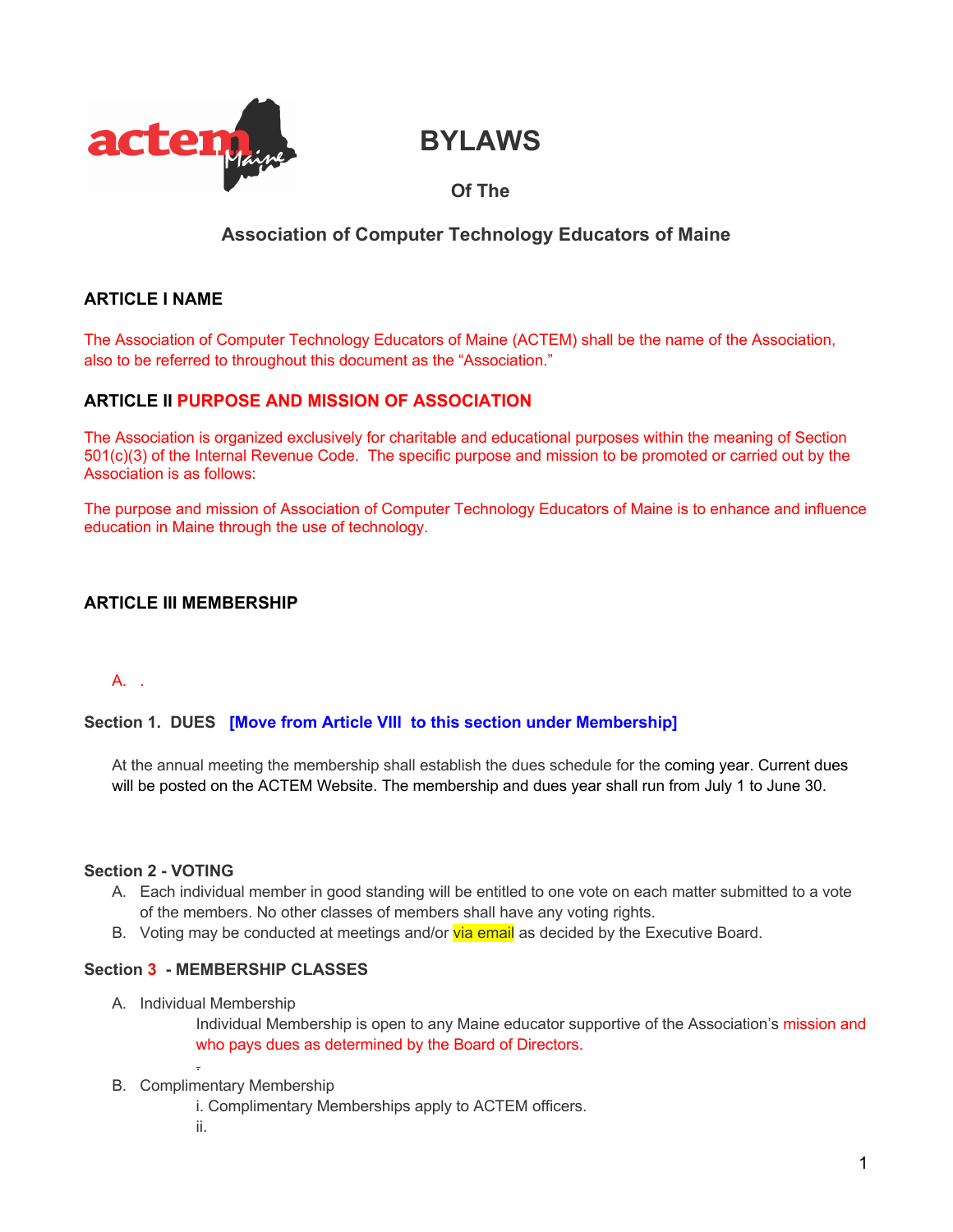iii. Associated annual membership fees dues are waived.

## C. Lifetime Membership

i. Lifetime Memberships apply to ACTEM past presidents and John Lunt Friend of Technology award recipients.

iii. Associated annual membership fees dues are waived.

D. Retired Membership

i. Retired memberships are open to any former individual members who have retired and wish to remain active members of ACTEM.

ii. Eligibility for software purchasing benefits may be restricted by vendor rules and regulations. iv. One time membership dues.

v. They will receive the Electronic Educator quarterly newsletter until they notify ACTEM that they no longer wish to receive it.

E. Institutional Membership

i. Institutional membership is open to nonprofit and governmental institutions such as schools, school districts, public libraries, or section 501(c)(3) organization having educational purposes. ii. Institutional members may take advantage of our purchasing program depending on what vendors agreements allow.

#### F. Corporate/Vendor Membership

Corporate/Vendor membership is open to any business entity that wishes to support the Association's mission.

G. Eligibility

i. Determination of eligibility, if in question, shall be resolved by a majority vote of the Executive Board.

#### **ARTICLE IV OFFICERS AND EXECUTIVE BOARD**

## **Section 1 - OFFICERS and EXECUTIVE BOARD**

- A. All officers and executive board directors will be individual members or retired members in good standing. If an officer or executive board director's status changes during his/her/their term and no longer meets this criteria, the director may finish out the current term.
- B. The Executive Board shall consist of a minimum of three (3) and a maximum of twenty-one (21) individuals and shall include the Officers.
- C. The Executive Board directors shall be elected by vote of the directors and each director shall serve for a term of three years or until his or her successor is elected.
- D. The officers of the association will be a President, Vice President, Secretary, and Treasurer.
- E. The officers and chairs of standing committees, collectively, will be called the Executive Board.
- F. The Executive Board will:
	- i. implement policy,
	- ii. fill officer vacancies (except for the Presidency) that may occur between annual meetings,

iii. transact all business not otherwise provided for, and make all necessary financial decisions to maintain programs adopted by the membership.

- G. Executive Board decisions will be made by majority vote, unless otherwise specified in these Bylaws. No director shall have more than one vote.
- H. Conflicts of Interest: Whenever a director or officer has a financial or personal interest in any matter coming before the board of directors, the affected person shall:

i. fully disclose the nature of the interest and

ii. withdraw from discussion, lobbying, and voting on the matter.

iii. Any transaction or vote involving a potential conflict of interest shall be approved only when a majority of disinterested directors determine that it is fair and equitable to the corporation to do so.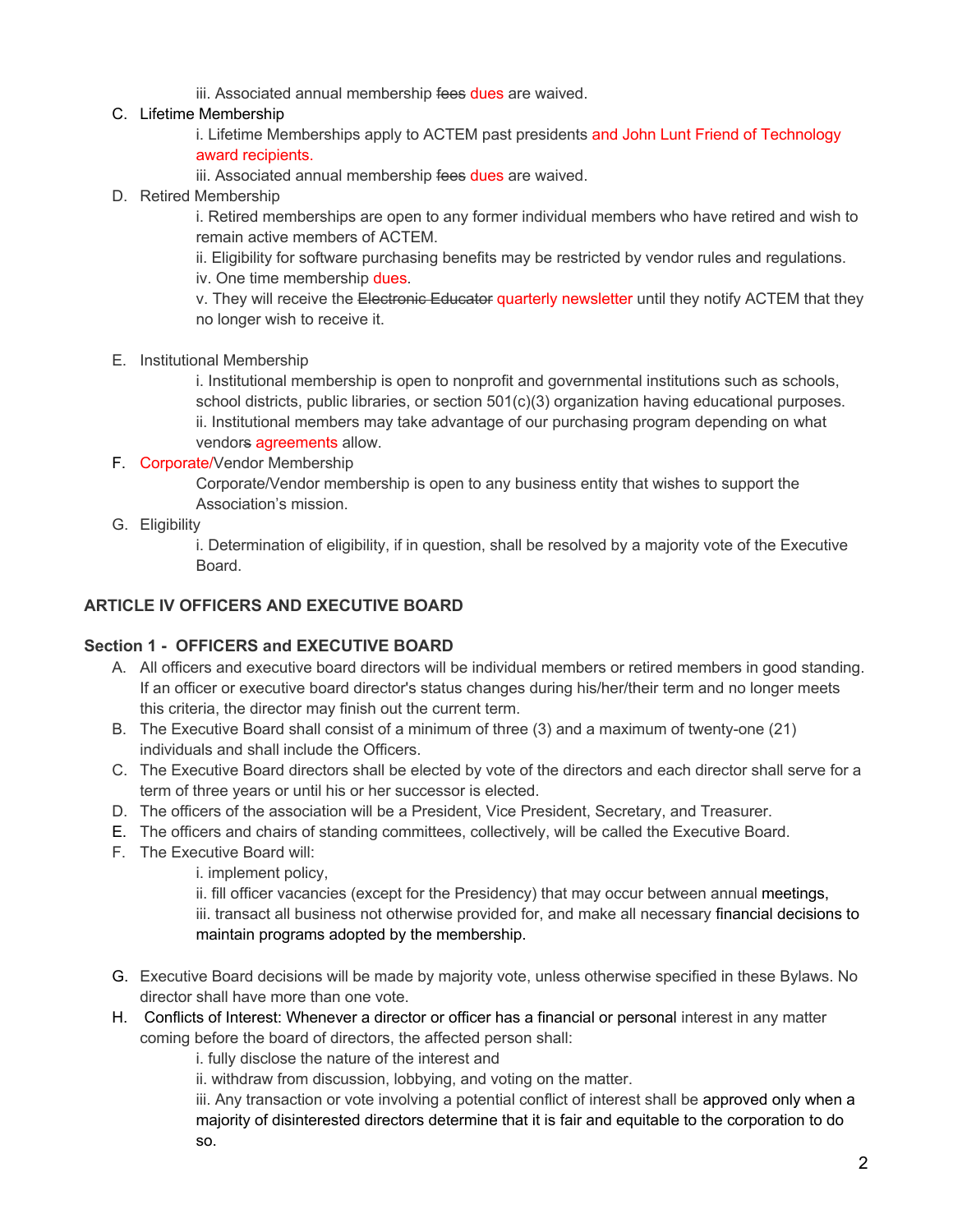iv. The minutes of meetings at which such votes are taken shall record such disclosure, abstention and rationale for approval.

## **Section 2 - ELECTION, TERMS OF OFFICE**

- A. The President, Vice President , Secretary, and Treasurer will hold elected offices.
- B. The Executive Director position is appointed by the Executive Board. The Executive Director is a nonvoting member of the Executive Board. The Executive Director serves at the direction of the Executive Board.
- C. Officers of ACTEM will be elected at the last membership meeting of the current fiscal year and will serve a two three year term.
- D. Removal A Director or Officer may be removed if she/he/they has committed or engaged in any act or omission or practice which, in the sole discretion of the Board of Directors, has been or would be detrimental to the best interests of the Association. Said removal shall occur at any meeting of the Board of Directors, and upon a two-thirds (2/3) vote of those disinterested Directors present in person. The Director or Officer considered for removal shall be given at least five days written notice of the proposed removal, as well as an opportunity to be present and to be heard at said meeting. An Officer may be removed from only his or her Officer position, or from both the Officer position and the Board.
- E. Resignation Any officer or Board director may resign from office at any time by delivering a resignation in writing to the Board.
- F. Vacancies Any newly created board directors and any vacancy occurring on the Board arising at any time and from any cause may be filled by the vote of a majority of the board then in office. An officer or board director elected to fill a vacancy shall hold office for the unexpired term of his or her predecessor.

## **ARTICLE V ARTICLE VI DUTIES OF OFFICERS**

The officers of the Association shall form an Executive Committee that will have the authority to handle the business of the Association between meetings of the Board of Directors.

## **Section 1 - PRESIDENT**

- A. The President will be the chief executive officer of the organization and will, in general, supervise and control all of the business and affairs of ACTEM.
- B. The President will schedule all meetings and identify their location.
- C. The President will preside at the meetings of the Board and meetings of the members and will perform all duties incident to the office of President.

## **Section 2 - VICE PRESIDENT**

A. In the absence of the President, the Vice President will perform the duties of the President.

#### **Section 3 - SECRETARY**

A. The Secretary will keep minutes of the meetings of the Board and of the members, see that all notices are duly given in accordance with the provisions of these bylaws, and in general perform all duties incident to the office of Secretary.

## **Section 4 - TREASURER**

- A. The Treasurer will be a member of the ACTEM Financial Finance Committee along with the President & Vice President.
- B. The official bank statement(s) of ACTEM financial accounts will be mailed directly to the Treasurer for review.
- C. The Treasurer will communicate with the Executive Director regarding ACTEM financial matters.
- D. The Treasurer will ensure that the Executive Director has filed all necessary tax, non-profit, and corporate reports and that all customary internal controls are followed.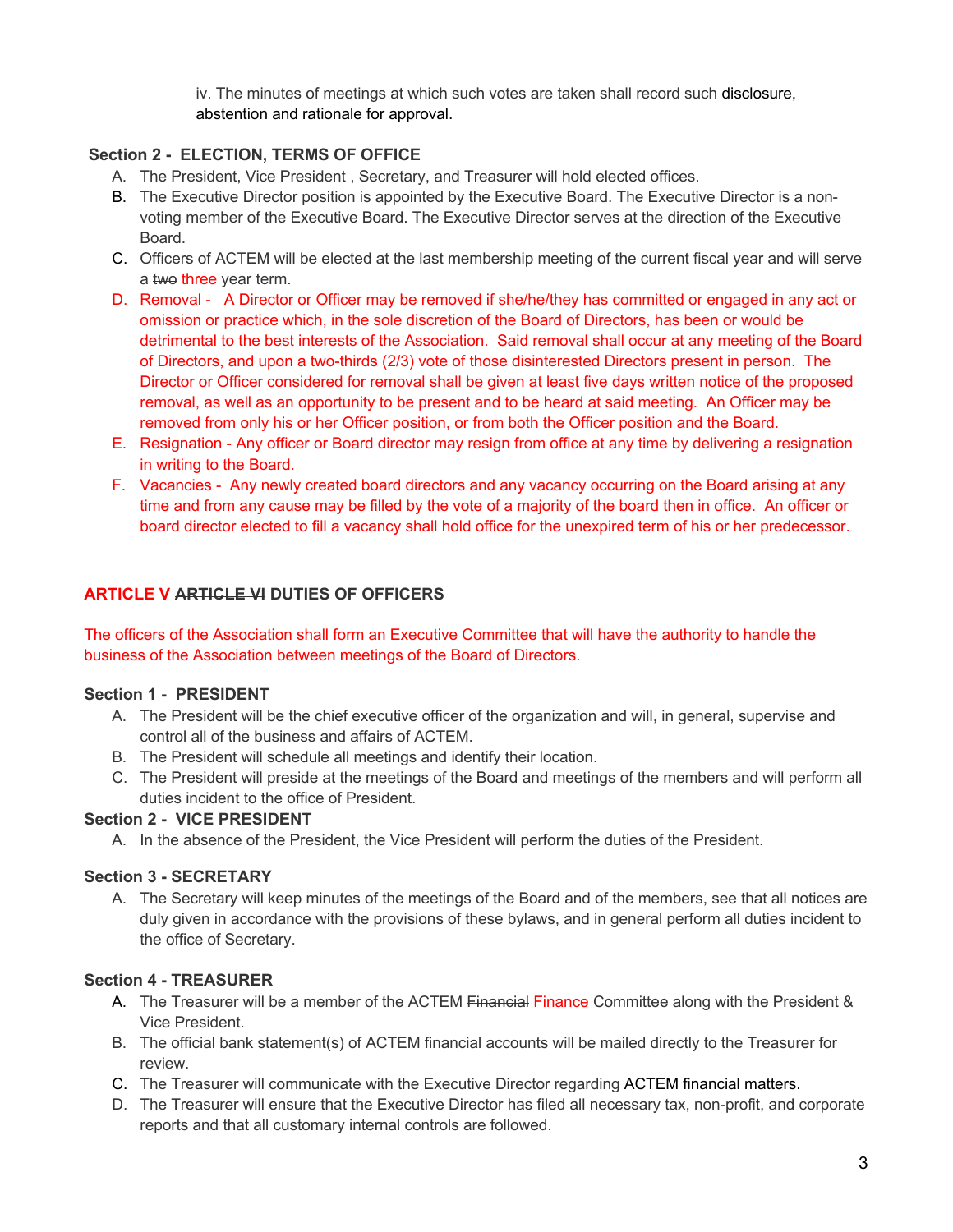## **Section 5 - EXECUTIVE DIRECTOR**

#### **The executive director shall:**

- A. Serve as an non-voting member of the Board and of the Executive Committee
- B. Be responsible for the association's day-to-day activities.
- C. Be responsible for implementing the goals, policies and mission statement of the Association.
- D. Be accountable directly to the ACTEM board and Executive Board.
- E. Assist in the administration and governance of the Association.
- F. Handle day-to-day financial transactions of the Association
- G. Assist members with their needs.
- H. Assist in planning professional development workshops, conferences, business meetings, and all related professional development activities.
- I. Promote and advocate the Association's mission, goals and positions with Maine educational organizations and the State Department of Education.
- J. Develop and maintain the Association library of resources and records.
- K. Perform other duties as appropriate and assigned by the Executive Committee.
- L. Receive a salary for executing his/her duties as determined by the Executive Board in an annual review.
- M. Receive a percentage of profits from sales of items included in our purchasing consortium program.

**Section 6. Execution of Documents.** All contractual documents to be executed by the Corporation including deeds, mortgages, leases, promissory notes or other instruments, except checks, shall be executed by the President, Vice President, or the Executive Director on behalf of the Corporation, or as stated by specific resolution of the Board of Directors

#### **ARTICLE VI ARTICLE VII AFFILIATIONS**

A. ISTE

i. ACTEM is the State of Maine affiliate of the International Society for Technology in Education, a nonprofit organization that works with the global education community to accelerate the use of technology to solve tough problems and inspire innovation.

B. Other Affiliations

ii. ACTEM may form affiliations with other educational technology organizations that compliment our mission as determined by the Board of Directors (EX: NEISTE, CoSN, METDA).

#### **ARTICLE VII ARTICLE IX MEETINGS SECTION**

#### **Section 1. ANNUAL MEETINGS**

- A. At least one meeting of the members will be scheduled annually.
- B. The last scheduled meeting of the fiscal year will be designated as the Annual Meeting.
- C. Officers will be elected at the annual meeting.
- D. A year-to-date report will be prepared by the Treasurer Executive Director and made available at the Annual Meeting.
- E. The schedule of meetings for the coming year will be established at the Annual Meeting.

#### **Section 2. REGULAR MEETINGS**

A. Regular meetings of the members will be held as determined by the membership for the purpose of transacting business.

#### **Section 3. SPECIAL MEETINGS**

A. Special meetings of the members may be called either by the President, another officer, or not less than one-tenth of the members.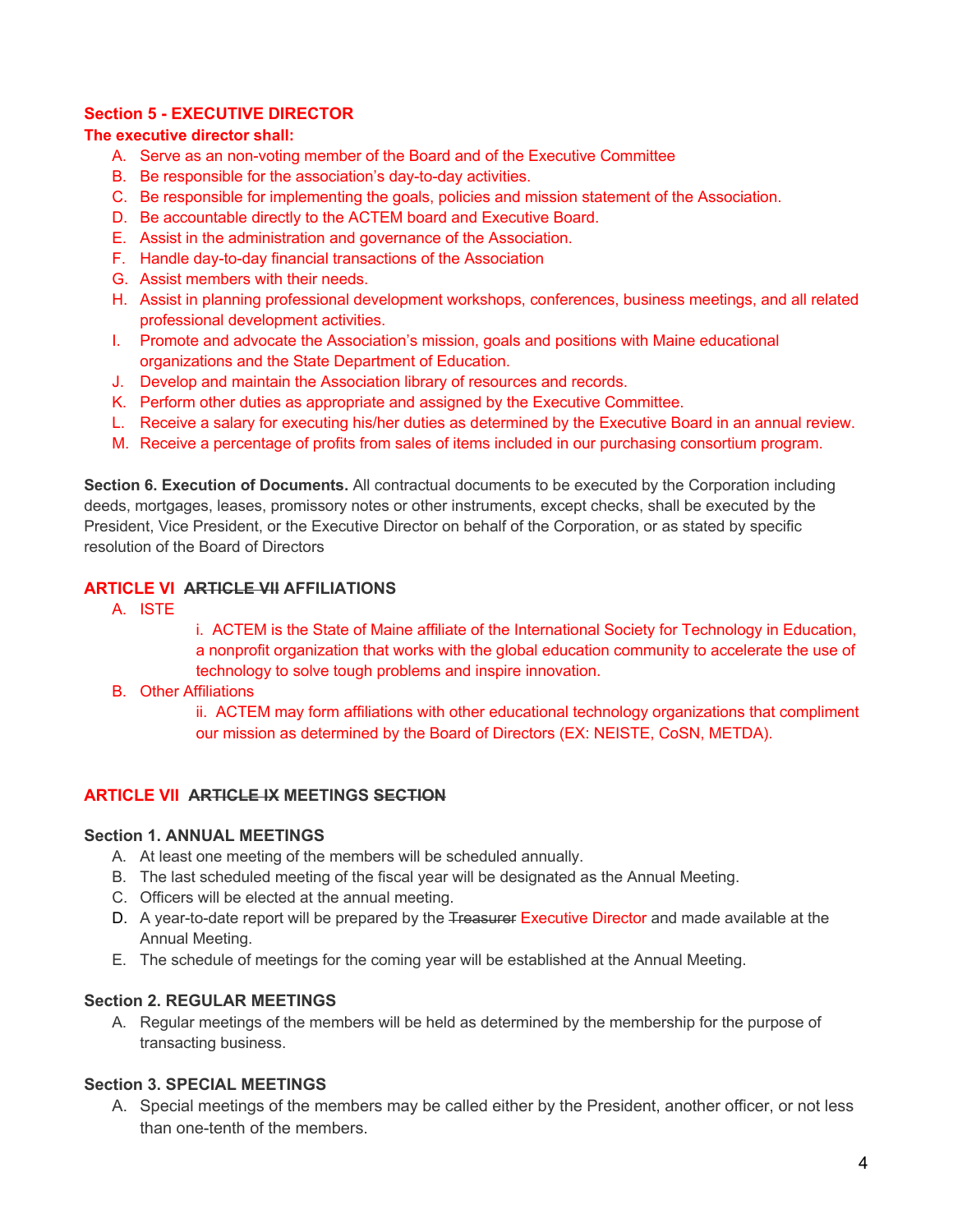- B. Special meetings of the directors may be called either by the President, another officer, or not less than one-third of the directors.
- C. The person(s) requesting the special meeting shall fix the date, time and place thereof, although such date, time and place shall be reasonable and convenient for the other directors and/or members to the greatest extent practicable.

## **Section 4 NOTICE OF SPECIAL MEETING**

- A. A notice stating the place, day, and hour of any special meeting will be posted on the ACTEM web site and emailed to each member no less than five nor more than forty days before the date of such meeting.
- B. The purpose for which a special meeting is called will be stated in the notice.

#### **Section 5 QUORUM**

For membership meetings, a quorum is defined as at least one tenth of the individual members present.

For Board meetings, a quorum is defined as at least a majority of the directors present.

#### **Section 6 FISCAL YEAR**

The fiscal year of ACTEM will begin on the first day of July and end on the last day of June in each year.

#### **Section 7 BOARD OR COMMITTEE ACTION WITHOUT A MEETING**

Any action that might be taken at a meeting of the Board of Directors or of a committee may also be taken without a meeting if (a) all Directors or committee members are notified in writing of the proposed action, (b) at least three quarters (75%) of the total number of Directors or of the committee members send written consents to the action to be taken, at any time before or after the intended effective date of such action, and (c) the Secretary, committee chair, or his/her designee, receives no written objection to such action from a Director or committee member within forty-eight (48) hours of the notification to the Directors or committee members. Such notifications, consents, and objections shall be filed with the minutes of next Directors' meeting or committee meeting, and shall have the same effect as a meeting vote. For the purposes of this section, notifications, consents, and objections may be communicated by regular mail, personal delivery, fax, or electronic mail. The provisions of this section 9 shall be deemed a "custom of the Corporation known generally to its members."

#### **SECTION 8 CONFERENCE CALL MEETINGS**

Board directors and regular members may participate in any meetings of the Board or of the members electronically through the use of technology (conference telephone or video conferencing) by which all directors or members participating in the meeting can hear each other at the same time.

#### **SECTION 9 PROXY VOTING**

There shall be no proxy voting at any meeting of the members or of the directors.

#### **ARTICLE VIII ARTICLE X AMENDMENTS**

A. These bylaws may be altered, amended or repealed and new bylaws may be adopted by a twothirds (2/3) majority of the voting members present at any meeting of the members, provided at least five days written notice via newsletter or email is given of the intention to alter, amend or repeal or to adopt new bylaws at such meeting.

#### **ARTICLE IX DISSOLUTION OF THE ASSOCIATION**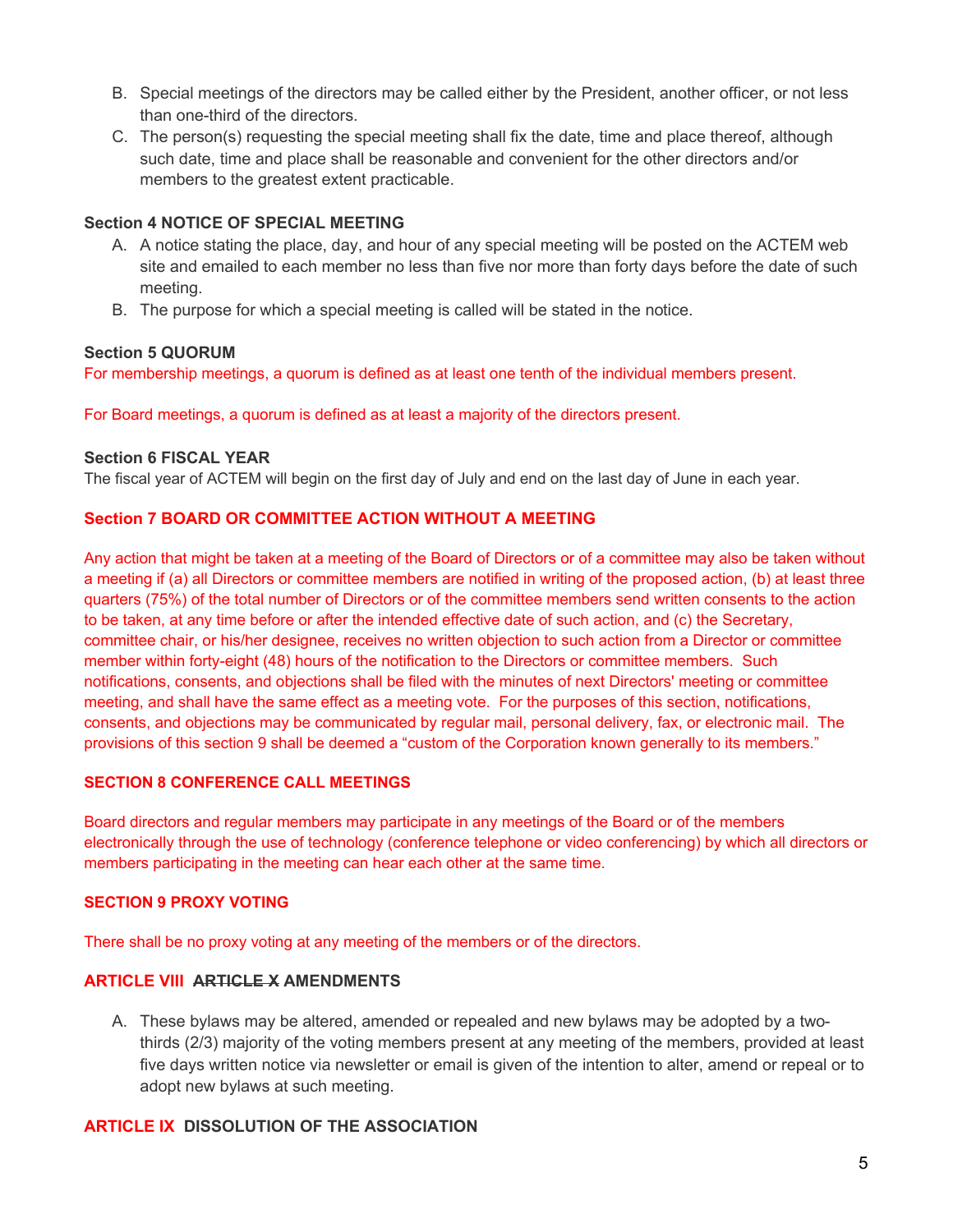A. The Association is intended to exist in perpetuity, but in the event of dissolution of the Association or the termination of its activities, the assets of the Association remaining after the payment of all its liabilities shall be distributed exclusively to one or more organizations organized and operated exclusively for such purposes as shall then qualify as an exempt organization or organizations under Section 501(c)(3) of the Internal Revenue Code of 1986, as amended, or shall be distributed to the federal government, or to a state or local government, for a public purpose.

## **ARTICLE X STANDING COMMITTEES**

**The Board of Directors may, from time to time and for terms as they may see fit, establish committees as necessary for the smooth functioning of the Association. The President shall appoint committee members from among the members of the Board of Directors, members of the Association and non-members. Such committees shall be chaired by a Director of the Association. The chair of such committee shall fill any vacancies in committees. A majority of the members of such committee present in person shall constitute a quorum for the transaction of business, and the vote of a majority of all the members of the committee present in person shall be the act of the committee.**

- A. Standing Committees may be created by vote of the membership.
- B. The Standing Committees of ACTEM are:
	- i. Teacher of the Year Awards & Recognitions
	- ii. Professional Development
	- iii. MAINEducation Technology ACTEM Conference

iv. NEISTE

- v. Technology Integrators
- vi. Financial Finance Committee

## **FINANCIAL FINANCE COMMITTEE**

- A. The Financial Finance Committee consists of the President, Vice President and Treasurer.
- B. The Executive Director reports to the Financial Finance Committee.
- C. The Executive Director will obtain approval from the Financial Finance Committee for any expenditures over \$10,000.00.
- D. The Executive Director will present conference and association budgets to the Financial Finance Committee prior to submitting to the full Executive Board.
- E. The Executive Director will submit a Budget to Actual Monthly Report to the Financial Finance Committee within the first 10 days of each new month.
- F. The Financial Finance Committee will review and approve the monthly financial reports.
- G. The Financial Finance Committee will oversee the management of financial investments.

## **MAINEDUCATION ACTEM CONFERENCE PLANNING COMMITTEE**

A. MAINEducation ACTEM Conference Planning Committee Size

i. The MAINEducation ACTEM Conference Planning Committee will consist of no more than two Conference Coordinators.

- ii. The ACTEM Treasurer will be a member of the committee
- iii. The ACTEM Executive Director will be a member of the committee
- iv. Only ACTEM members in good standing will be eligible for membership on the committee.
- B. Selection of Conference Coordinator(s)
	- i. The ACTEM Executive Board will choose the Conference Coordinator(s).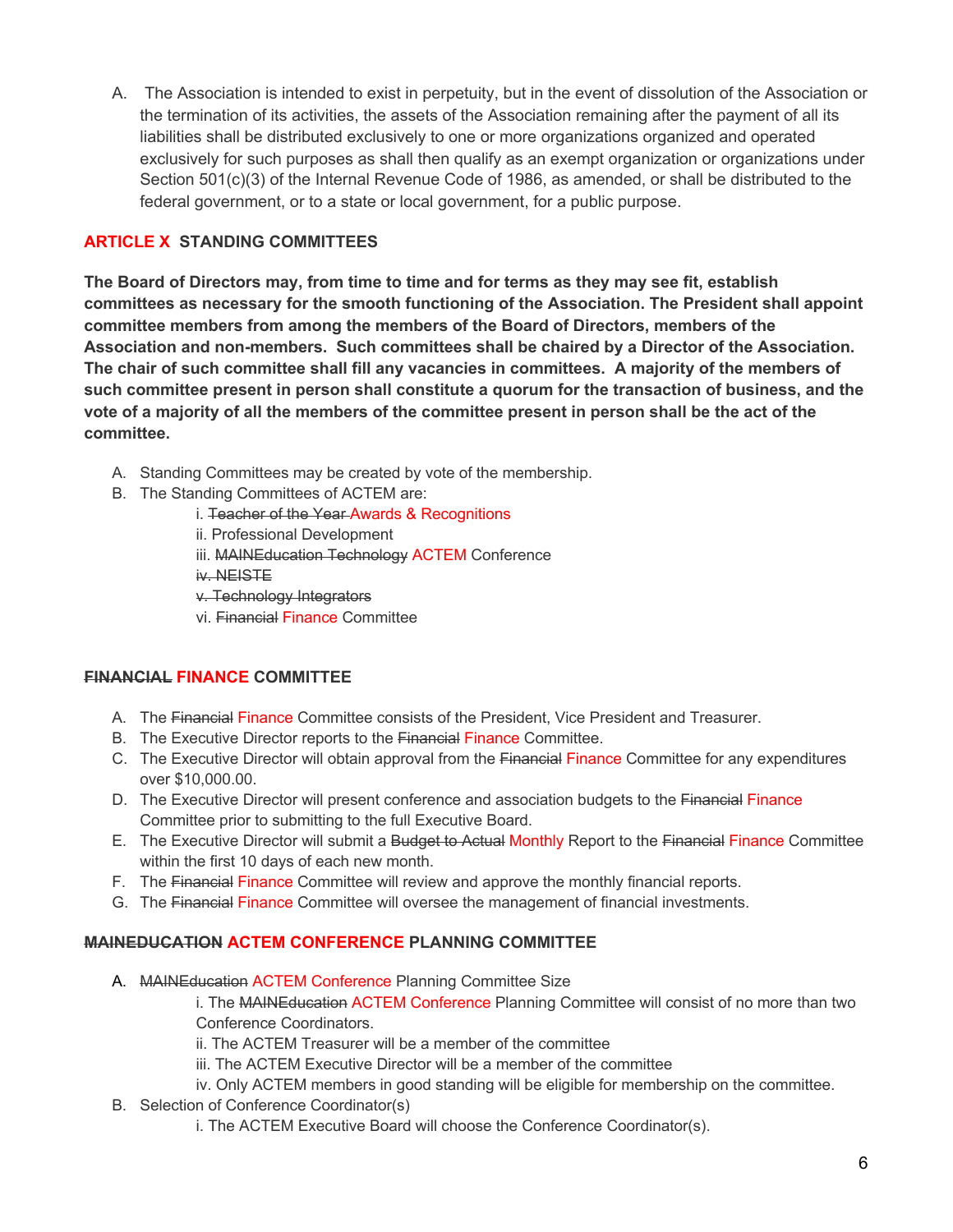ii. Names of those interested in the position of Conference Coordinator will be submitted to the ACTEM Recording Secretary by Dec. 1.

iii. The Recording Secretary will submit the names to the Executive Board by email by Dec. 7.

iv. Executive Board members will indicate their decision via email to the Recording Secretary.

v. The Recording Secretary will total the votes and notify the members of the Executive Board of the result.

- vi. The President or Executive Director of ACTEM will notify the selected Coordinator(s).
- C. Compensation for Conference Coordinator(s)

i. Compensation for the Conference Coordinator(s) will be determined and voted upon annually by the ACTEM Executive Board.

ii. Compensation will be made within 12 months of the MAINEducation ACTEM Conference as determined by the Conference Coordinator(s).

- ii. Compensations for the ACTEM Conference Coordinator(s) will be made as follows: 50% upon completion of the conference program 50% at the completion of the conference
- D. Selection of the Planning Committee Members

- E. Duties of the MAINEducation ACTEM Conference Planning Committee Members
	- i. Identification of a Conference Theme
	- ii. Identification of break-out session topics and their presenters
	- iii. Initial contact of session presenters seeking
		- a. agreement to participate,
		- b. school name, address, phone, and
		- c. email address of the presenter.
		- d. The above information will be forwarded to the Conference Coordinator in a timely manner.
	- v. Attendance at at least 2/3 of the scheduled meetings.
	- vi. Other tasks as identified by the Conference Coordinator(s).
- F. Recognition of MAINEducation ACTEM Conference Planning Committee Members

i. All MAINEducation ACTEM Conference Planning Committee Members will receive free registration at the MAINEducation ACTEM Conference.

ii. Members of the committee will receive travel reimbursement for attending the scheduled planning committee meetings.

G. Duties of the MAINEducation ACTEM Conference Coordinator(s)

i. The Conference Coordinator(s) will select members of the Conference Planning Committee.

ii. The Conference Coordinator(s) will schedule meetings as needed to plan the conference,

- including location and times. Such meetings will start no later than the end of March.
- iii. Will develop an agenda for the Planning Committee Meetings.
- iv. Will act as Master(s) of Ceremony during the Conference.

v. Will assist the Business Manager Executive Director in assigning session location and session time.

vi. Will assist the Business Manager Executive Director in the development of the Conference Brochure publication(s) and App.

vii. Will prepare assist with the development of a pre-conference flyer promotional materials to be distributed in the spring.

viii. Will assist the Business Manager Executive Director in other conference matters that may arise.

#### **ARTICLE XI: LIABILITY AND INDEMNIFICATION**

i. The Conference Coordinator(s) will select the members of the MAINEducation ACTEM Conference Planning Committee.